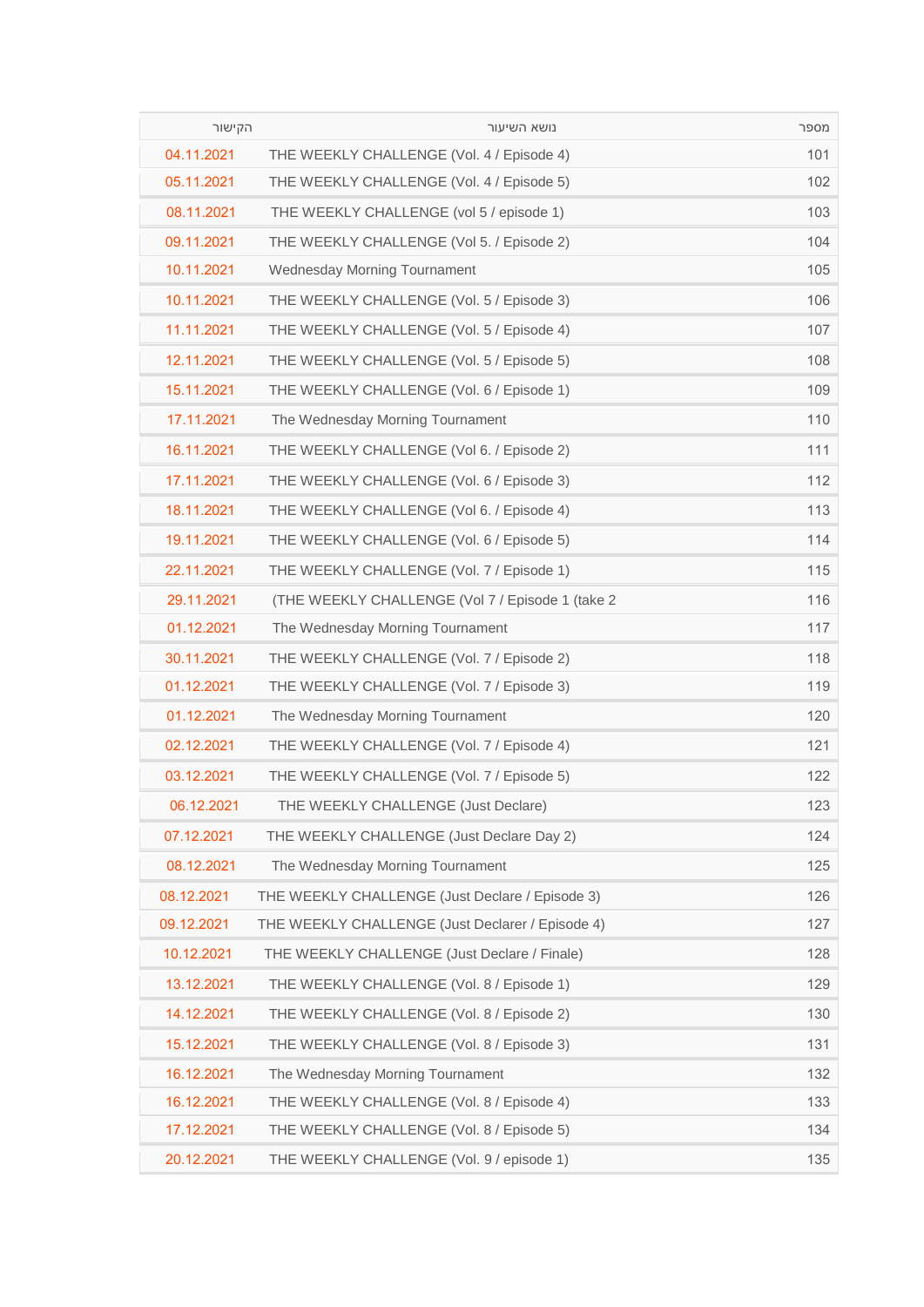| 21.12.2021 | THE WEEKLY CHALLENGE (Vol. 9 / Episode 2)                                            | 136 |
|------------|--------------------------------------------------------------------------------------|-----|
| 22.12.2021 | The Wednesday Morning Tournament                                                     | 137 |
| 22.12.2021 | <b>Bridge Lesson</b>                                                                 | 138 |
| 22.12.2021 | THE WEEKLY CHALLENGE (Vol 9 / Episode 3)                                             | 139 |
| 23.12.2021 | THE WEEKLY CHALLENGE (Vol. 9 / Episode 4)                                            | 140 |
| 24.12.2021 | THE WEEKLY CHALLENGE (Vol. 9 / Episode 5)                                            | 141 |
| 29.12.2021 | The Wednesday Morning Tournament                                                     | 142 |
| 03.01.2022 | THE WEEKLY CHALLENGE (Vol. 10 / Episode 1)                                           | 143 |
| 04.01.2022 | THE WEEKLY CHALLENGE (Vol. 10 / Episode 2)                                           | 144 |
| 05.01.2022 | The Wednesday Morning Tournament                                                     | 145 |
| 05.01.2022 | THE WEEKLY CHALLENGE (Vol. 10 / Episode 3)                                           | 146 |
| 06.01.2022 | THE WEEKLY CHALLENGE (Vol. 10 / Episode 4)                                           | 147 |
| 07.01.2022 | THE WEEKLY CHALLENGE (Vol. 10 / Episode 5)                                           | 148 |
| 10.01.2022 | .My Apology to the Robot                                                             | 149 |
| 10.01.2022 | THE WEEKLY CHALLENGE (Vol. 11 / Episode 1)                                           | 150 |
| 11.01.2022 | THE WEEKLY CHALLENGE (Vol. 11 / Episode 2)                                           | 151 |
| 12.01.2022 | The Wednesday Morning Tournament                                                     | 152 |
| 12.01.2022 | THE WEEKLY CHALLENGE (Vol. 11 / Episode 3)                                           | 153 |
| 13.01.2022 | THE WEEKLY CHALLENGE (Vol. 11 / Episode 4)                                           | 154 |
| 14.01.2022 | THE WEEKLY CHALLENGE (Vol. 11 / Episode 5)                                           | 155 |
| 17.01.2022 | THE WEEKLY CHALLENGE (Vol. 12 / Episode 1)                                           | 156 |
| 18.01.2022 | THE WEEKLY CHALLENGE (Vol. 12 / Episode 2)                                           | 157 |
| 19.01.2022 | The Wednesday Morning Tournament                                                     | 158 |
| 19.01.2022 | THE WEEKLY CHALLENGE (Vol. 12 / Episode 3)                                           | 159 |
| 20.01.2022 | THE WEEKLY CHALLENGE (Vol 12. / Episode 4)                                           | 160 |
| 21.01.2022 | THE WEEKLY CHALLENGE (Vol. 12 / Episode 5)                                           | 161 |
| 23.01.2022 | THE WEEKEND PRO - AM RESULTS                                                         | 162 |
| 24.01.2022 | THE WEEKLY CHALLENGE (Just Declare 2 / Episode 1)                                    | 163 |
| 25.01.2022 | THE WEEKLY CHALLENGE (Just Declare 2 / Episode 2)                                    | 164 |
| 26.01.2022 | The Wednesday Morning Tournament                                                     | 165 |
| 26.01.2022 | THE WEEKLY CHALLENGE (Just Declare 2 / Episode 3)                                    | 166 |
| 27.01.2022 | THE WEEKLY CHALLENGE (Just Declare 2 / Episode 4)                                    | 167 |
| 28.01.2022 | THE WEEKLY CHALLENGE (Just Declare 2 / Episode 5)                                    | 168 |
| 30.01.2022 | THE WEEKEND PRO AM                                                                   | 169 |
| 31.01.2022 | Sneak Preview of "Double Dummy" A bridge documentary produced by John<br>.McAllister | 170 |
| 31.01.2022 | THE WEEKLY CHALLENGE (Vol. 14 / Episode 1)                                           | 171 |
| 01.02.2022 | THE WEEKLY CHALLENGE (Vol. 14 / Episode 2)                                           | 172 |
| 02.02.2022 | The Wednesday Morning Tournament                                                     | 173 |